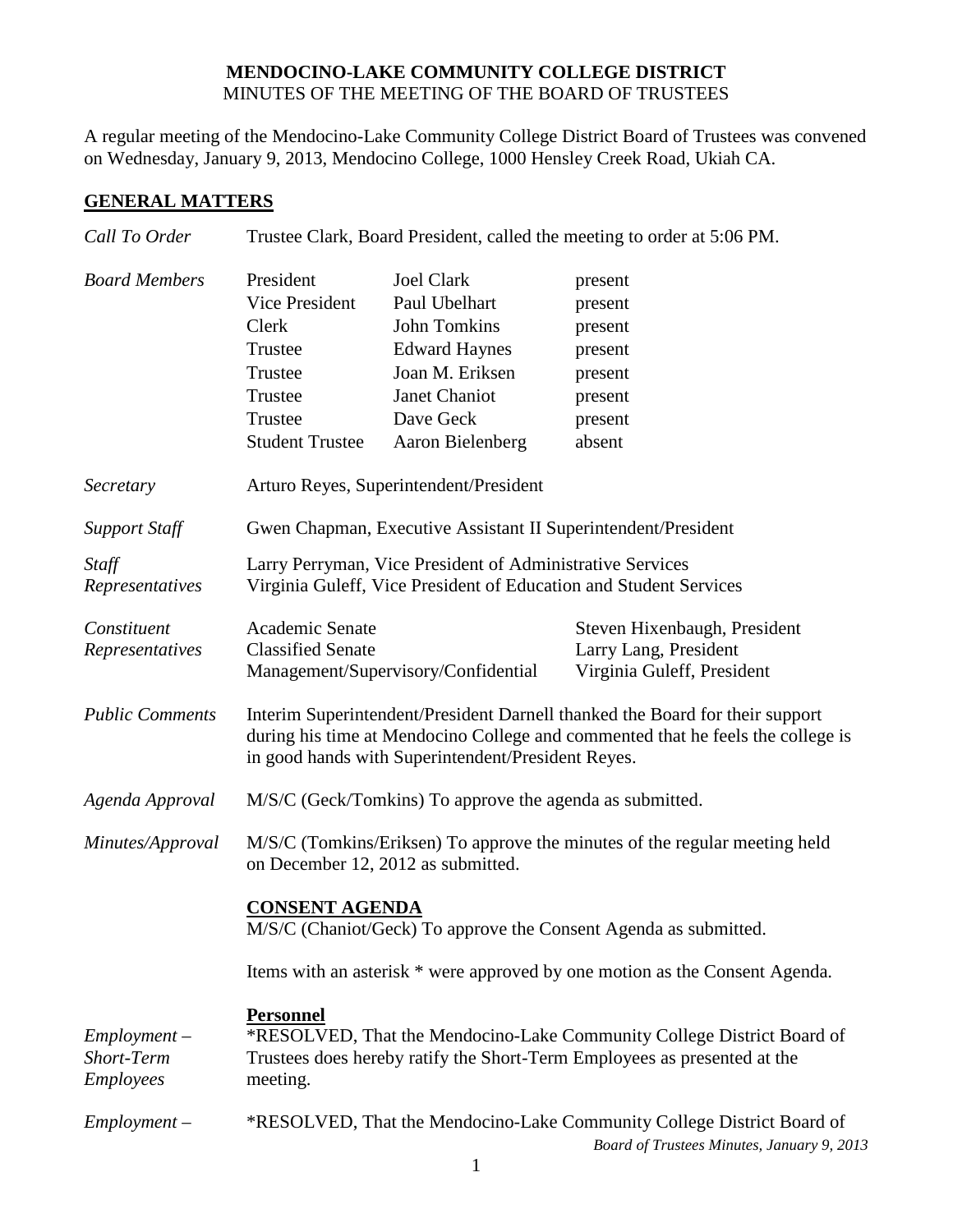| <b>Part-Time Faculty</b>                                        | Trustees does hereby ratify the list of Part-Time Faculty for Spring Semester,<br>2013 as submitted.                                                                                                                                                                                                                                                                                    |  |
|-----------------------------------------------------------------|-----------------------------------------------------------------------------------------------------------------------------------------------------------------------------------------------------------------------------------------------------------------------------------------------------------------------------------------------------------------------------------------|--|
| Volunteers                                                      | *RESOLVED, That the Mendocino-Lake Community College District Board of<br>Trustees does hereby approve the list of volunteers as presented at the meeting.                                                                                                                                                                                                                              |  |
| Ratification of<br>$Contract -$<br>Superintendent/<br>President | *RESOLVED, That the Mendocino-Lake Community College District Board of<br>Trustees does hereby ratify of contract for Arturo Reyes,<br>Superintendent/President January 7, 2013 – June 30, 2016.                                                                                                                                                                                        |  |
| <b>Fiscal Report</b>                                            | <b>Other Items</b><br>*RESOLVED, That the Mendocino-Lake Community College District Board of<br>Trustees does hereby accept the fiscal report as submitted.                                                                                                                                                                                                                             |  |
| <b>Budget Parameters</b><br>2013-2014                           | *RESOLVED, That the Mendocino-Lake Community College District Board of<br>Trustees does hereby adopt the 2013-2014 Budget Parameters as submitted.                                                                                                                                                                                                                                      |  |
| Contracts and<br>Agreements<br>Quarterly<br>Ratification        | *RESOLVED, That the Mendocino-Lake Community College District Board of<br>Trustees does hereby ratify the contracts and agreements as provided.                                                                                                                                                                                                                                         |  |
| 2013-14<br>Nonresident<br><b>Tuition Fee</b>                    | <b>ACTION ITEMS</b><br>A list of fees charged by contiguous districts was shared with the Board.<br>Mendocino College on average has around 80 nonresident students per semester.<br>The nonresident fees are charged in addition to the regular enrollment fees of<br>\$46 per unit. The college retains the non resident tuition fees.                                                |  |
|                                                                 | Superintendent/President Reyes and Vice President Perryman recommended that<br>to support reaching the enrollment target, Mendocino College's fee be consistent<br>with the two closest districts at \$190.                                                                                                                                                                             |  |
|                                                                 | M/S/C (Geck/Chaniot) RESOLVED, That the Mendocino-Lake Community<br>College District Board of Trustees does hereby adopt the 2013-14 nonresident<br>tuition fee at \$190 based on rate choice "E."                                                                                                                                                                                      |  |
| President's Report                                              | <b>INFORMATIONAL REPORTS</b><br>A written report was submitted by Superintendent/President Reyes.<br>The<br>following was offered in addition:<br>Superintendent/President Reyes thanked the Board and staff for the support<br>he has received. He also thank Interim Superintendent/President Darnell for<br>his excellent work and for his assistance in making a smooth transition. |  |
| <b>Education</b> and<br><b>Student Services</b><br>Report       | A written report was submitted by Virginia Guleff, Vice President of Education<br>and Student Services. The following was offered in addition:<br>Vice President Guleff invited the Board to attend inservice on January 18.                                                                                                                                                            |  |
| Administrative<br><b>Services Report</b>                        | A written report was submitted by Larry Perryman, Vice President of<br>Administrative Services. The following was offered in addition:<br>Board of Trustees Minutes, January 9, 2013                                                                                                                                                                                                    |  |